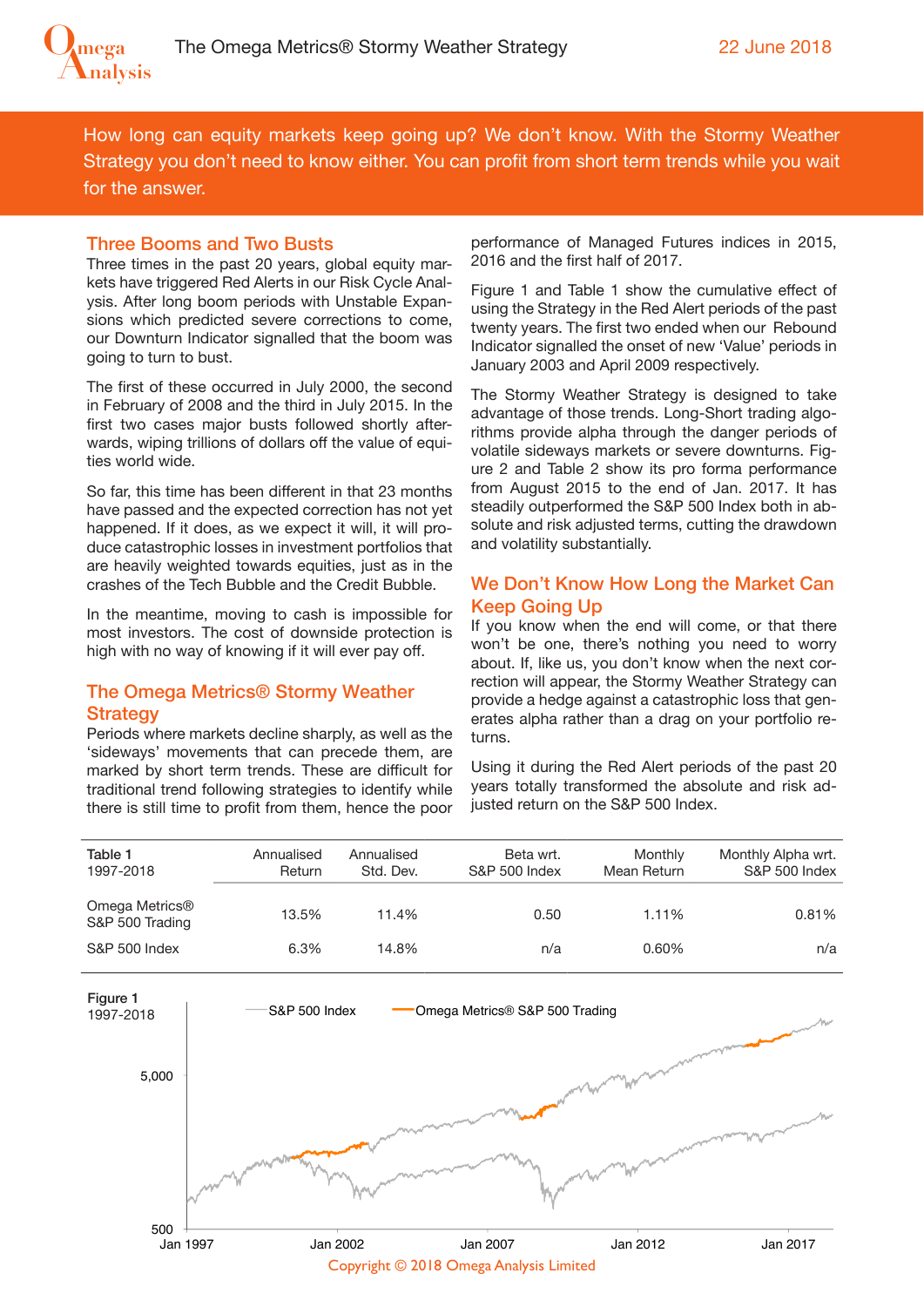

### The Most Recent Storm: August 2015 to January 2017

Omega Metrics® Downturn Indicator signalled the end of the global equity market boom in July 2015. After that, risk levels exploded, before volatility dropped to all time lows in mid 2017.

Table 2 and Figure 2 show the performance of the Stormy Weather Strategy and the S&P 500 Index during this period.

The risk target is a daily 99% ES of 4% (which is the average ES in the S&P 500 Index from July 2014 to July 2015).

| Table 2<br>Aug. 15-Jan. 17        | Annualised<br>Return | Annualised<br>Std. Dev. | Maximum<br>Drawdown | Maximum<br>Monthly Loss | Monthly Alpha<br>wrt. S&P 500 Index |
|-----------------------------------|----------------------|-------------------------|---------------------|-------------------------|-------------------------------------|
| Omega Metrics®<br>S&P 500 Trading | 12.7%                | 5.6%                    | $-3.7\%$            | $-1.4\%$                | 1.12%                               |
| S&P 500 Index                     | 5.5%                 | 12.1%                   | $-13.3\%$           | $-6.3\%$                | n/a                                 |



| Aug. 15-Dec. 15                               | Jan     | Feb     | Mar  | Apr     | May     | Jun  | Jul                      | Aug     | Sep     | Oct     | Nov     | Dec     |
|-----------------------------------------------|---------|---------|------|---------|---------|------|--------------------------|---------|---------|---------|---------|---------|
| Omega Metrics <sup>®</sup><br>S&P 500 Trading |         |         |      |         |         |      | $\overline{\phantom{0}}$ | 1.26    | 0.44    | $-1.41$ | $-0.50$ | 1.73    |
| <b>S&amp;P 500 Index</b>                      |         |         |      |         |         |      | $\overline{\phantom{0}}$ | $-6.26$ | $-2.64$ | 8.30    | 0.05    | $-1.75$ |
| Jan. 16-Dec. 16                               | Jan     | Feb     | Mar  | Apr     | May     | Jun  | Jul                      | Aug     | Sep     | Oct     | Nov     | Dec     |
| Omega Metrics®<br>S&P 500 Trading             | 5.74    | $-0.80$ | 1.01 | $-0.60$ | $-0.13$ | 2.03 | 2.01                     | 0.56    | 2.10    | 2.01    | 1.70    | $-0.68$ |
| <b>S&amp;P 500 Index</b>                      | $-5.07$ | $-0.41$ | 6.60 | 0.27    | 1.53    | 0.09 | 3.56                     | $-0.12$ | $-0.12$ | $-1.94$ | 3.42    | 1.82    |
| Jan. 17                                       | Jan     | Feb     | Mar  | Apr     | May     | Jun  | Jul                      | Aug     | Sep     | Oct     | Nov     | Dec     |
| Omega Metrics®<br>S&P 500 Trading             | 1.78    |         |      |         |         |      |                          |         |         |         |         |         |
| <b>S&amp;P 500 Index</b>                      | 1.79    |         |      |         |         |      |                          |         |         |         |         |         |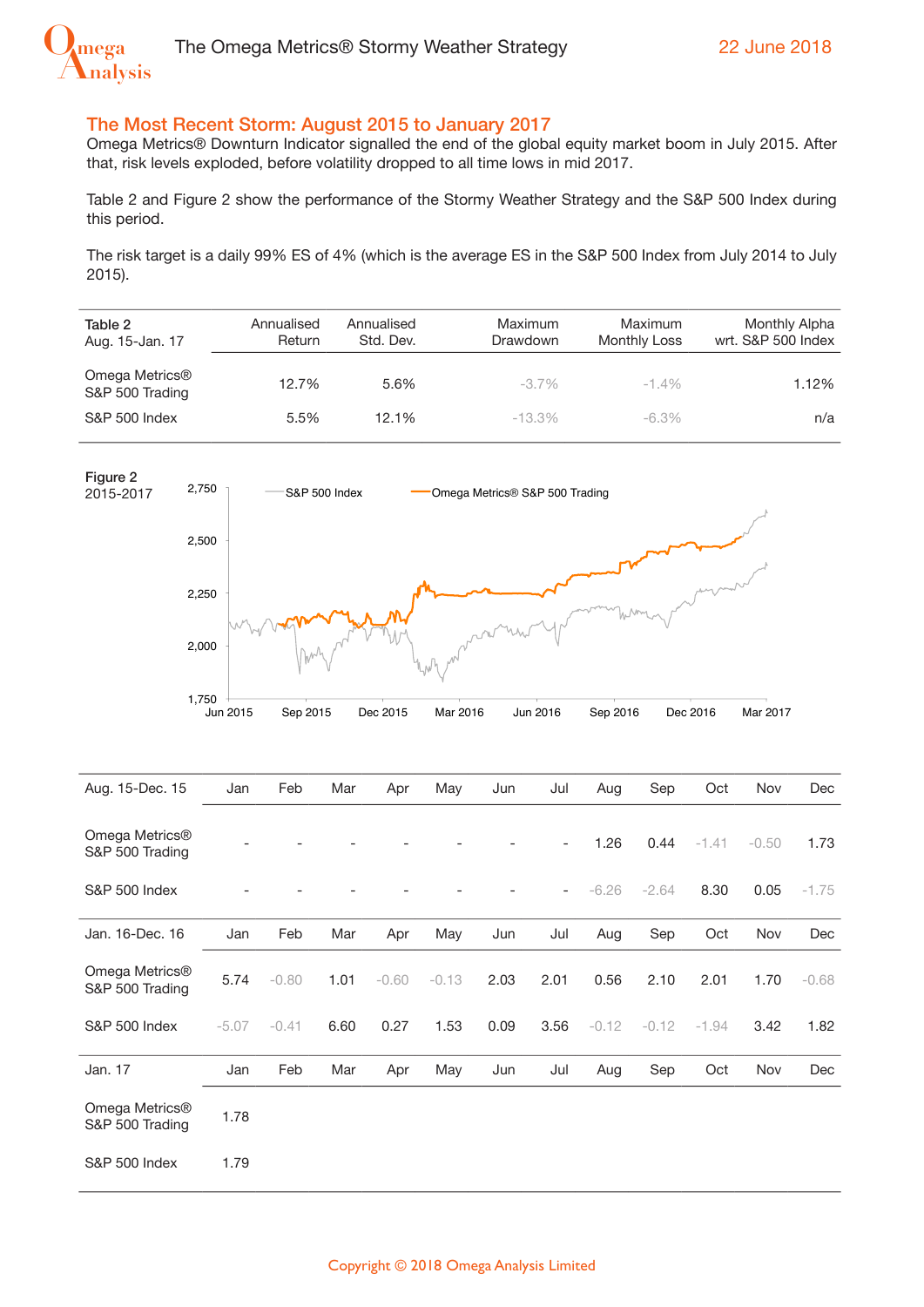

### The 'Credit Bubble' Storm: February 2008 to April 2009

Omega Metrics® Downturn Indicator signalled the end of the global equity market boom in February 2008. The Rebound Indicator came on in April 2009.

Table 3 and Figure 3 show the performance of the Stormy Weather Strategy and the S&P 500 Index during this period. The risk target is a daily 99% ES of 4%.

| Table 3<br>Feb. 08-Apr. 09        | Annualised<br>Return | Annualised<br>Std. Dev. | Maximum<br>Drawdown | Maximum<br>Monthly Loss | Monthly Alpha<br>wrt. S&P 500 Index |
|-----------------------------------|----------------------|-------------------------|---------------------|-------------------------|-------------------------------------|
| Omega Metrics®<br>S&P 500 Trading | 14.9%                | 7.5%                    | $-9.9\%$            | $-2.1\%$                | 0.92%                               |
| S&P 500 Index                     | $-30.2\%$            | 24.1%                   | $-52.6\%$           | $-16.9\%$               | n/a                                 |



#### The 'Tech Bubble' Storm: July 2000 to January 2003

Omega Metrics® Downturn Indicator signalled the end of the global equity market boom in July 2000. The Rebound Indicator came on in January 2003.

Table 4 and Figure 4 show the performance of the Stormy Weather Strategy and the S&P 500 Index during this period. The risk target is a daily 99% ES of 4%.

| Table 4<br>Jul. 00-Jan. 03        | Annualised<br>Return | Annualised<br>Std. Dev. | Maximum<br>Drawdown | Maximum<br>Monthly Loss | Monthly Alpha<br>wrt. S&P 500 Index |
|-----------------------------------|----------------------|-------------------------|---------------------|-------------------------|-------------------------------------|
| Omega Metrics®<br>S&P 500 Trading | 8.7%                 | 6.5%                    | $-7.8\%$            | $-2.6\%$                | 0.65%                               |
| S&P 500 Index                     | $-17.0\%$            | 18.5%                   | $-48.9\%$           | $-11.0\%$               | n/a                                 |